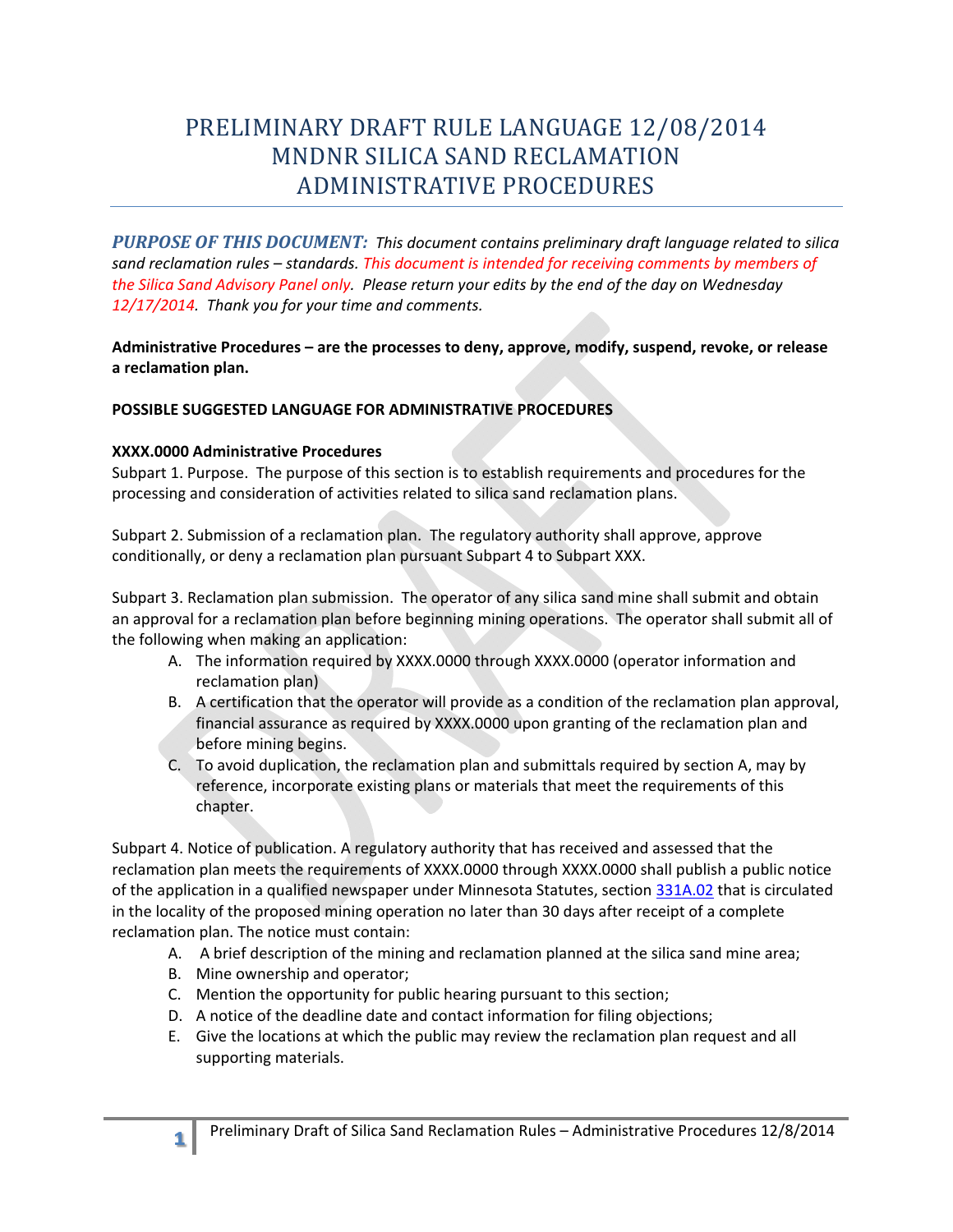Subpart 5. Local Hearing. A regulatory authority shall provide for the opportunity for a public informational hearing on an application or request to approve a silica sand mine reclamation plan as follows:

- A. If there is hearing on local permit to mine for the silica sand mine area, the regulatory authority shall provide the opportunity at this hearing to present testimony on reclamation related matters. This opportunity shall fulfill the requirement for public hearing for a silica sand reclamation plan required by this section. The regulatory authority shall consider the reclamation-related testimony in the local permit to mine hearing in deciding on the adequacy of a reclamation plan.
- B. If there is no opportunity for a local permit to mine for the silica sand mine area as described in par A, opportunity for public hearing required by this section shall be provided as follows. Any person residing within, owning property within, or whose principle place of business is within 600 feet (is this reasonable – why or why not. Please think of mining in both sparsely and densely populated areas) of the boundary of the parcel or parcels of land in which the silica sand mine area is located or proposed may request a public informational hearing within 30 days of the actual date of public notice under subpart X. This public hearing shall be conducted as an information hearing for the purpose of explaining and receiving comment from affected persons on the nature, feasibility and effects of the proposed reclamation.

Subpart 6. Objections to proposed reclamation plan. Objections related to proposed reclamation plan may be filed with the regulatory authority no later than 45 days following the notice of publication required in subpart 5.

- A. A person submitting an objection to the regulating authority shall include the following information:
	- 1. A statement of the person's interest in the proposed reclamation plan;
	- 2. A statement of the action that the person wants the regulatory authority to take, including specific references to applicable section under parts XXXX.0000 to XXXX.0000, or the permit application; and
	- 3. The reasons supporting the person's position, stated with sufficient specificity to allow the regulatory authority to investigate the merits of the person's position.

Subpart 7. Reclamation plan approval. Unless denied pursuant to subpart 9, the regulatory authority shall approve in writing the reclamation plan submitted pursuant to subpart 4 to issue an approval of the reclamation plan for a proposed silica sand mine. The permit decision shall be made no sooner than 30 days nor later than 120 days following receipt of the complete reclamation plan that meets the requirements of XXXX.0000.

- A. The regulatory authority may approve a reclamation plan subject to general or site−specific conditions if needed to assure compliance with the reclamation requirements of this chapter. The approval may not include conditions that are related to reclamation. One required condition of the issued permit shall be that the new mine obtain financial assurance pursuant to XXXX.0000 prior to beginning mining.
- B. If more than one regulatory authority has jurisdiction over a single silica sand mine area, the regulatory authorities shall cooperatively issue a single approval for the reclamation plan.

Subpart 8. Reclamation plan denial. A reclamation plan shall be denied no sooner than 30 nor later than 120 days following the receipt of the complete reclamation plan if the regulatory authority finds any of the following: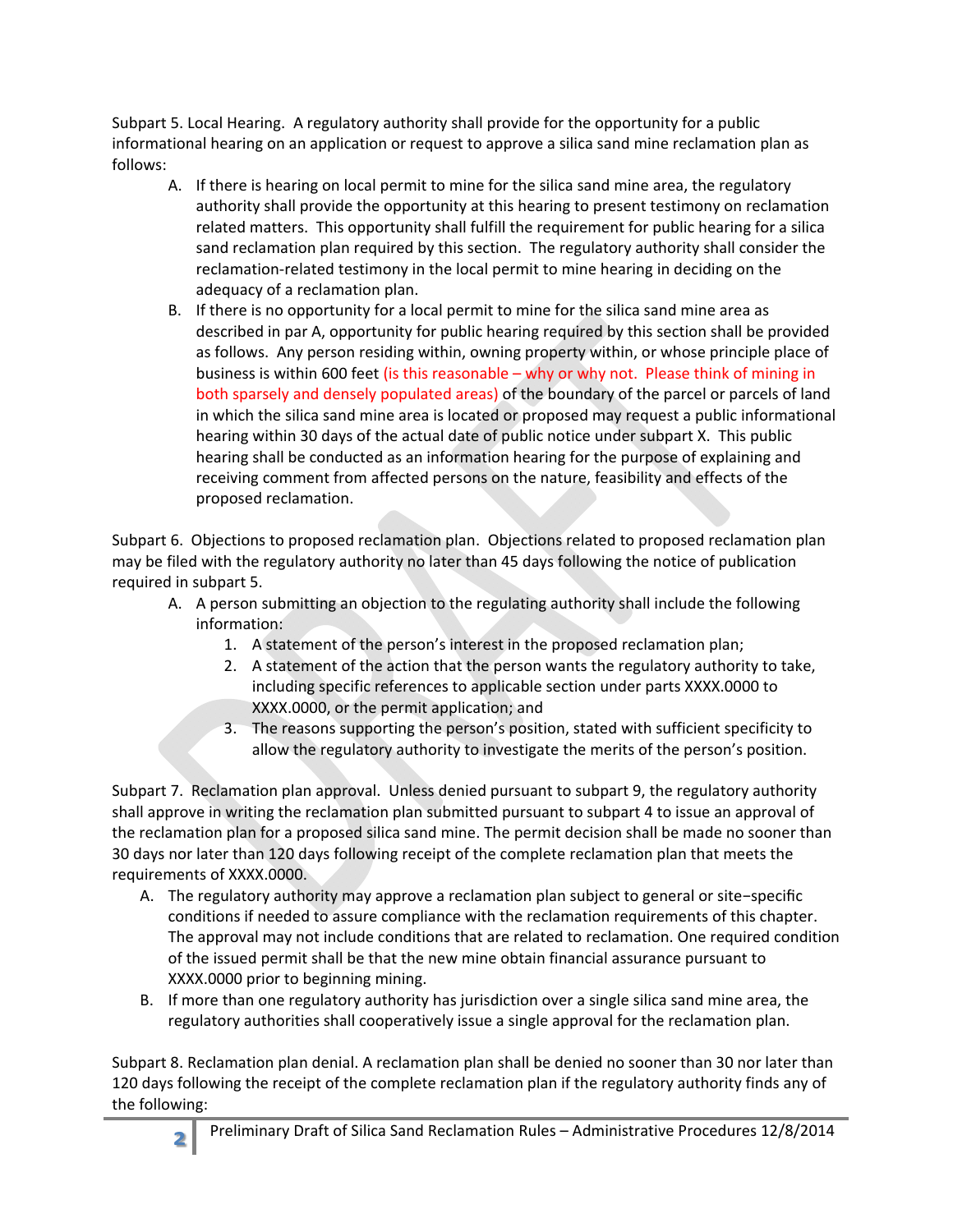- A. The applicant has, after being given an opportunity to make corrections, failed to provide an adequate reclamation plan, financial assurance, or other submittal required by this chapter or the applicable local land use ordinance of the regulatory authority.
- B. The proposed silica sand mine area cannot be reclaimed in compliance with the reclamation standards of XXXX.0000 or the applicable local land use ordinance.
- C. The applicant, or its agent, principal or predecessor has, during the course of silica sand mining in Minnesota within 10 years of the permit application or modification request being considered shown a pattern of serious violations of this chapter or of federal, state or local environmental laws related to silica sand reclamation.
- D. The following may be considered in making this determination of a pattern of serious violations:
	- a. Results of judicial or administrative proceedings involving the operator or its agent, principal, or predecessor.
	- b. Suspensions or revocations of silica sand mining permits or reclamation plans.
	- c. Forfeiture of financial assurance.
- E. A denial under this subpart shall be in writing and shall contain documentation of reasons for denial.

Subpart 9. Reclamation plan modification.

- A. Reclamation plan modification by the regulatory authority. If a regulatory authority finds that, because of changing conditions, the silica sand mining site no longer is in compliance with this chapter or the applicable local land use ordinance, it shall issue an order modifying the permit. This modifying order may require the operator to amend or submit new application information, reclamation plan, proof of financial assurance or other information needed to ensure compliance with this chapter or the applicable local land use ordinance.
- B. Reclamation plan modification by the operator. If an operator desires to substantially modify a silica sand reclamation plan, the operator shall submit an application to modify the plan to the regulatory authority. The application shall be subject to the requirements of this subchapter. The regulatory authority that issued the permit shall take action on the application to modify it in accordance with the standards and procedures contained in this subchapter.

Subpart 10. Revocation or suspension of approved reclamation plan.

- A. The grounds for a regulatory authority to suspend or revoke a silica sand reclamation plan approved pursuant to this chapter include if the operator has done any of the following:
	- 1. Failed to submit a satisfactory reclamation plan within the time frames specified in this subchapter.
	- 2. Failed to submit or maintain financial assurance as required by this chapter.
	- 3. Failed on a repetitive and significant basis to follow the approved reclamation plan.
- B. If the regulatory authority makes any of the findings in sub. A, it may suspend a reclamation plan approval for up to 30 days. During the time of suspension, the operator may not conduct mining at the site, except for reclamation or measures to protect human health and the environment.
- C. If a regulatory authority makes any of the findings in sub. A, it may revoke its silica sand reclamation plan approval. Upon permit revocation, the operator shall forfeit the financial assurance it has provided pursuant to XXXX.0000 to the regulatory authority. The regulatory authority may use forfeited financial assurance to reclaim the site to the extent needed to comply with this chapter and the applicable reclamation ordinance.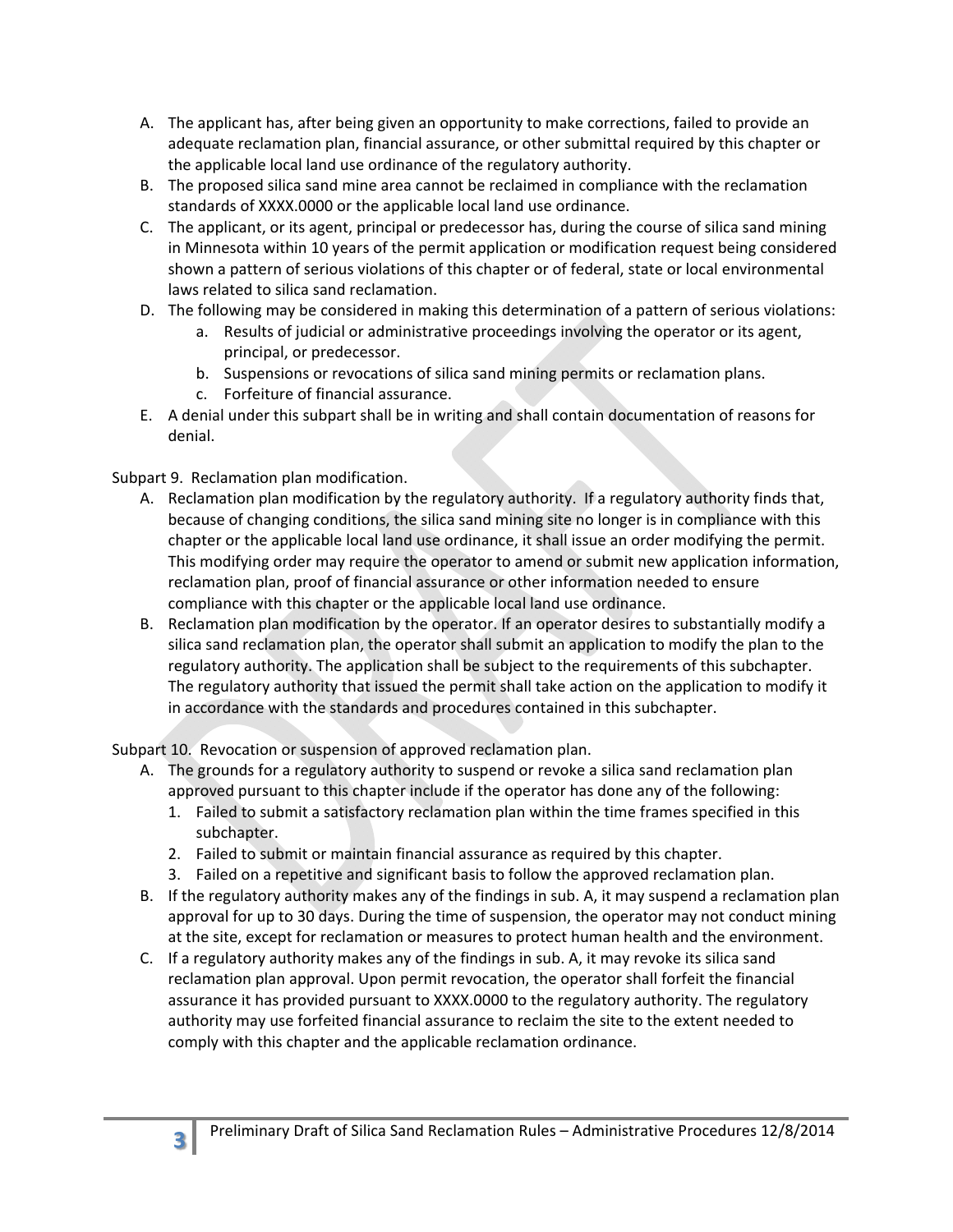Subpart 11. Approval of alternate requirements.

- A. Criteria. A regulatory authority may approve an alternate requirement to the reclamation standards established in this chapter if the operator demonstrates and the regulatory authority finds that all of the following criteria are met:
	- 1. The silica sand mining site, the surrounding property or the mining plan or reclamation plan has a unique characteristic which requires an alternate requirement.
	- 2. Unnecessary hardship which is peculiar to the silica sand mining site or plan will result unless the alternate requirement is approved.
	- 3. Reclamation in accordance with the proposed alternate requirement will achieve the planned post−mining land use and long term site stability in a manner that will not cause environmental pollution or threaten public health, safety or welfare.
- B. An operator who requests an alternate requirement shall submit the request in writing as required in the applicable local land use ordinance.
	- 1. If the regulatory authority is a county or municipality, the alternate requirement shall be approved or disapproved as provided in the applicable local land use ordinance. Approval or disapproval shall be in writing and shall contain documentation of the reasons why the alternate requirement was or was not approved.
	- 2. A request for an alternate requirement may be incorporated as part of an application to issue or modify a silica sand reclamation plan.
	- 3. An applicable reclamation ordinance may provide opportunity for public informational hearing pursuant to this subchapter prior to the regulatory authority's action on a request for an alternate requirement.

Subpart 12. Duration of reclamation plan approval. The approval of a reclamation plan pursuant to this chapter shall last through the mine's operation and reclamation as described in the approved reclamation plan. If changes occur in the area to be mined, the nature of planned reclamation, or other aspects of mining require that the approved reclamation plan be amended, the operator shall apply for a modification pursuant to Subpart 10. If the mine operator is not the landowner, the permit duration cannot exceed the duration of the lease unless the lease is renewed or the permit is transferred to a subsequent lessee or the landowner pursuant to subpart 15.

Subpart 13. Annual reporting requirements.

- A. An operator shall submit an annual report for every silica sand mine site with a reclamation plan to the regulatory authority. The annual report shall include the all of the following:
	- 1. The name and mailing address of the operator
	- 2. The location of the silica sand mine site, including legal description, tax key number or parcel identification number if available.
	- 3. The identification number of the applicable local permit, if assigned by the regulatory authority.
	- 4. The acreage currently affected by silica sand extraction and not yet reclaimed.
	- 5. The amount of acreage that has been reclaimed to date, on a permanent basis and the amount reclaimed on an interim basis.
	- 6. A plan, map or diagram accurately showing the acreage described in pars. (4) and (5).
	- 7. The following certification, signed by the operator:

"I certify that this information is true and accurate, and that the silica sand mine area described herein complies with all conditions of the applicable silica sand reclamation plan approval and Chapter XXXX.0000 of Minnesota Rules.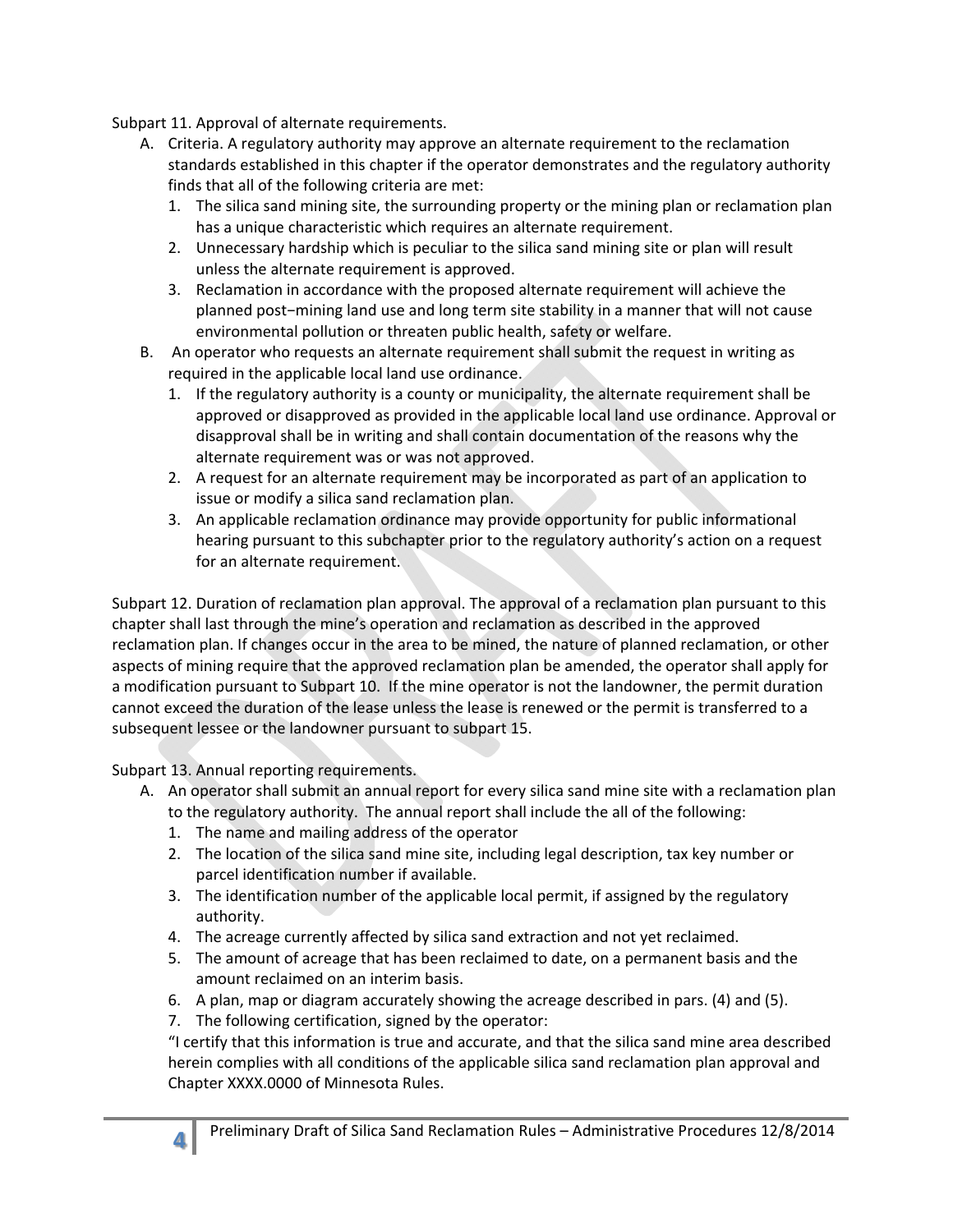- B. The annual report shall cover activities on unreclaimed acreage for the previous calendar year and be submitted by January 31.
- C. Annual reports shall be submitted by an operator for all active and intermittent mining sites to the regulatory authority for each calendar year until silica sand mining reclamation at the site is certified as complete pursuant to subpart 18 or at the time of release of financial assurance pursuant to XXXX.0000.
- D. A regulatory authority may, at its discretion, obtain the information required in sub. A for a calendar year by written documentation of its inspections of a silica sand mining site. If the regulatory authority obtains and documents the required information, the annual report need not be submitted by the operator. If the regulatory authority determines that the operator need not submit an annual report pursuant to this subsection, the regulatory authority shall advise the operator in writing at least 30 days before the end of the applicable calendar year. In that case, the regulatory authority shall require the operator to submit the certification required in sub. A (7).
- E. A regulatory authority shall retain annual reports required by sub. A or equivalent records as provided in sub. D for 10 years after they are submitted, and shall make them available upon request by the public.

Subpart 15. Transfer of reclamation plan approval. The approval of a reclamation plan may be transferred to a new operator upon submittal to the regulatory authority of proof of financial assurance and a certification in writing by the new permit holder that all conditions of the permit will be complied with. The transfer is not valid until financial assurance has been submitted by the new operator and accepted by the regulatory authority and the regulatory authority makes a written finding that all conditions of the permit will be complied with. The previous operator shall maintain financial assurance until the new operator has received approval and provided the financial assurance under this section.

Subpart 15. Change of regulatory authority. If there is a change of regulatory authority for a silica sand mine area, the areas reclamation plan shall remain in effect and be enforceable until the plan is modified by the new regulatory authority.

## *The following section needs legal review, however this is a place holder to refer to existing statutes for contesting/review of local decisions. If you know of the correct statutes, please feel free to reference. Do you have additional thoughts for this section?*

Subpart 17. Review of permit decisions. Any persons who meet the requirements of XXXX.0000, may obtain a contested case hearing under XXXX.0000, on a county or municipal regulatory authority's decision to approve, deny or modify a silica sand reclamation plan.

Subpart 18. Release of the reclamation plan. The request to be released from an approved reclamation plan must include the following:

- A. A declaration by the operator of how each portion of the mine area for which a release is requested has been made to comply with the requirements of parts XXXX.0000 to XXXX.0000 and the conditions placed within the local permit to mine.
- B. Identification of the ownership of the mine area
- C. A map that prepared by a qualified professional that shows the following:
	- (1) the location and status of all mining land forms and facilities created or used during the mining operation
	- (2) the areas for which the release is being requested